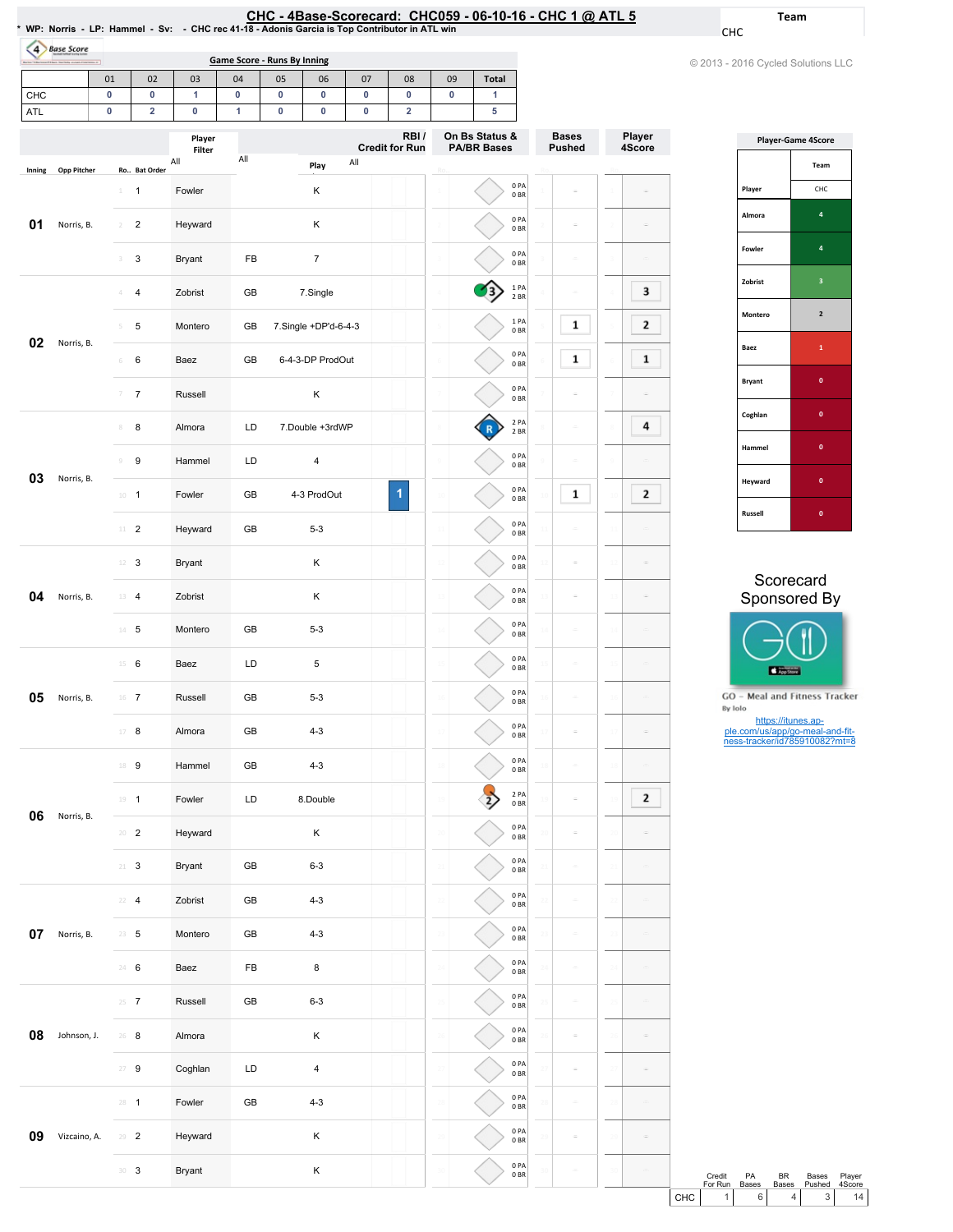# **ATL - 4Base-Scorecard: CHC059 - 06-10-16 - CHC 1 @ ATL 5**<br>\* WP: Norris - LP: Hammel - Sv: - CHC rec 41-18 - Adonis Garcia is Top Contributor in ATL win

|     |             |                           |             |           |          |                     |           |                               |             |                                      |                          |                  | © 2013 - 2016 Cycled Solutions LLC                    |
|-----|-------------|---------------------------|-------------|-----------|----------|---------------------|-----------|-------------------------------|-------------|--------------------------------------|--------------------------|------------------|-------------------------------------------------------|
| CHC | $\pmb{0}$   | $\mathbf 0$               | 1           | $\pmb{0}$ | $\bf{0}$ | $\mathbf 0$         | $\pmb{0}$ | $\pmb{0}$                     | $\mathbf 0$ | $\blacktriangleleft$                 |                          |                  |                                                       |
| ATL | $\mathbf 0$ | $\overline{2}$            | $\mathbf 0$ | 1         | $\bf{0}$ | $\mathbf 0$         | $\pmb{0}$ | $\overline{2}$                |             | 5                                    |                          |                  |                                                       |
|     |             |                           |             |           |          |                     |           | RBI/<br><b>Credit for Run</b> |             | On Bs Status &<br><b>PA/BR Bases</b> | <b>Bases</b><br>Pushed   | Player<br>4Score |                                                       |
|     |             |                           |             |           |          |                     |           |                               |             |                                      |                          |                  |                                                       |
|     |             | $\mathbf{1}$              | Inciarte    | GB        |          | $6 - 3$             |           | $\boldsymbol{0}$              |             | ◆                                    | $\overline{\phantom{a}}$ |                  |                                                       |
| 01  |             | $\overline{c}$            | d'Arnaud    | LD        |          | 4                   |           | $\overline{\mathbf{0}}$       |             | ◆                                    | ٠                        |                  |                                                       |
|     |             | $\ensuremath{\mathsf{3}}$ | Freeman     |           |          | Κ                   |           | $\bf{0}$                      |             | ◆                                    | $\overline{\phantom{a}}$ |                  |                                                       |
|     |             | 4                         | Markakis    | FB        |          | $\overline{7}$      |           | $\bf{0}$                      |             |                                      | Ξ                        |                  |                                                       |
|     |             | 5                         | Garcia      | FB        |          | .HomeRun L-CF       |           | $\overline{\mathbf{1}}$       |             | $\widehat{\mathbf{r}}$               |                          |                  |                                                       |
|     |             | 6                         | Flowers     | FB        |          | .HomeRun LF         |           | $\overline{1}$                |             | $\hat{R}$                            |                          |                  |                                                       |
| 02  |             | $\boldsymbol{7}$          | Peterson    | GB        |          | 3U                  |           |                               |             |                                      |                          |                  |                                                       |
|     |             | 8                         | Norris      | LD        |          | 8.Single            |           |                               |             | ê                                    |                          |                  |                                                       |
|     |             | 9                         | Smith       | LD        |          | 8.Single            |           |                               |             | ¢                                    |                          |                  |                                                       |
|     |             | $\mathbf{1}$              | Inciarte    | FB        |          | 8                   |           |                               |             | ◆                                    |                          |                  |                                                       |
|     |             | $\sqrt{2}$                | d'Arnaud    | GB        |          | 6-Error +2ndSB      |           |                               |             | $\bullet$                            |                          |                  |                                                       |
|     |             | 3                         | Freeman     | FB        |          | $\boldsymbol{7}$    |           |                               |             | ◆                                    |                          |                  |                                                       |
| 03  |             | $\overline{4}$            | Markakis    | LD        |          | 9                   |           |                               |             |                                      |                          |                  |                                                       |
|     |             | $\,$ 5 $\,$               | Garcia      | LD        |          | 5.Single            |           |                               |             | ⇔                                    |                          |                  |                                                       |
|     |             | 6                         | Flowers     |           |          | Κ                   |           |                               |             |                                      |                          |                  |                                                       |
| 04  |             | $\overline{7}$            | Peterson    |           |          | <b>HBP</b>          |           |                               |             | $\hat{R}$                            |                          |                  |                                                       |
|     |             | 8                         | Norris      | GB        |          | 3U-SacBunt ProdOut  |           |                               |             | ◆                                    |                          |                  | Scorecard                                             |
|     |             |                           | Smith       | GB        |          | 3.Single            |           |                               |             |                                      |                          |                  | Sponsored By                                          |
|     |             | $\boldsymbol{9}$          |             |           |          | Out2nd-FB-DP-7-1-4  |           |                               |             | ۱                                    |                          |                  |                                                       |
|     |             | $\mathbf{1}$              | Inciarte    | <b>FB</b> |          | 7-1-4-FB-DP ProdOut |           |                               |             | ◆                                    |                          |                  |                                                       |
|     |             | $\mathbf 2$               | d'Arnaud    |           |          | Κ                   |           |                               |             | ◆                                    |                          |                  |                                                       |
| 05  |             | $\mathsf 3$               | Freeman     | GB        |          | $3 - 1$             |           |                               |             |                                      |                          |                  |                                                       |
|     |             | $\overline{4}$            | Markakis    | GB        |          | $3 - 1$             |           |                               |             | ♦                                    |                          |                  | https://itunes.ap-<br>ple.com/us/app/go-meal-and-fit- |
|     |             | 5                         | Garcia      | LD        |          | 9.Single            |           | 0                             |             | $\bullet$                            |                          |                  | ness-tracker/id785910082?mt=8                         |
|     |             | 6                         | Flowers     |           |          | Κ                   |           | $\bullet$                     |             | ◆                                    |                          |                  |                                                       |
| 06  |             | $\overline{7}$            | Peterson    | GB        |          | 6.Single            |           | 0                             |             | Ô                                    |                          |                  |                                                       |
|     |             | 8                         | Norris      | GB        |          | 3-4-SacBunt ProdOut |           | $\boldsymbol{0}$              |             | ◆                                    |                          |                  |                                                       |
|     |             | $\boldsymbol{9}$          | Smith       | GB        |          | $5 - 3$             |           | $\bullet$                     |             | ◆                                    |                          |                  |                                                       |
|     |             | $\mathbf{1}$              | Inciarte    | LD        |          | 9.Single +FO'd-4-6  |           | $\overline{\mathbf{0}}$       |             | ◆                                    |                          |                  |                                                       |
|     |             | $\overline{2}$            | d'Arnaud    | GB        |          | 4-6-FO              |           | $\bf{0}$                      |             | $\bullet$                            |                          |                  |                                                       |
|     |             | 3                         | Freeman     |           |          | Walk                |           | $\boldsymbol{0}$              |             | ¢                                    |                          |                  |                                                       |
| 07  |             | $\overline{4}$            | Markakis    | LD        |          | $\overline{7}$      |           | $\bf{0}$                      |             | ◆                                    |                          |                  |                                                       |
|     |             | $\,$ 5 $\,$               | Garcia      |           |          | Walk                |           | $\boldsymbol{0}$              |             | Ø                                    |                          |                  |                                                       |
|     |             | $\,6\,$                   | Flowers     | LD        |          | $\bf 8$             |           | $\boldsymbol{0}$              |             | ♦                                    |                          |                  |                                                       |
|     |             | $\overline{7}$            | Peterson    | LD        |          | 7.Single            |           | $\boldsymbol{0}$              |             | $\hat{R}$                            |                          |                  |                                                       |
|     |             | 8                         | Francoeur   | GB        |          | 7.Single            |           | $\boldsymbol{0}$              |             | $\hat{P}$                            |                          |                  |                                                       |
|     |             | 9                         | Smith       |           |          | Walk                |           | $\boldsymbol{0}$              |             | $\bullet$                            |                          |                  |                                                       |
| 08  |             | $\mathbf{1}$              | Inciarte    | LD        |          | 7.Single            |           | $\blacktriangleleft$          |             | $\ddot{\bullet}$                     |                          |                  |                                                       |
|     |             | $\sqrt{2}$                | d'Arnaud    |           |          | Κ                   |           | $\boldsymbol{0}$              |             | ◆                                    |                          |                  |                                                       |
|     |             | $\ensuremath{\mathsf{3}}$ | Freeman     | FB        |          | 7-SacFly ProdOut    |           | $\blacktriangleleft$          |             | ◆                                    |                          |                  |                                                       |
|     |             | $\overline{4}$            | Markakis    | GB        |          | $6 - 3$             |           | $\mathbf{0}$                  |             | ♦                                    |                          |                  | PA<br><b>BR</b><br>Credit<br>Bases<br>Player          |

Credit PA BR Bases Player<br>For Run Bases Bases Pushed 4Score<br>ATL 5 24 20 27 76

Player 4Score

 $LLC$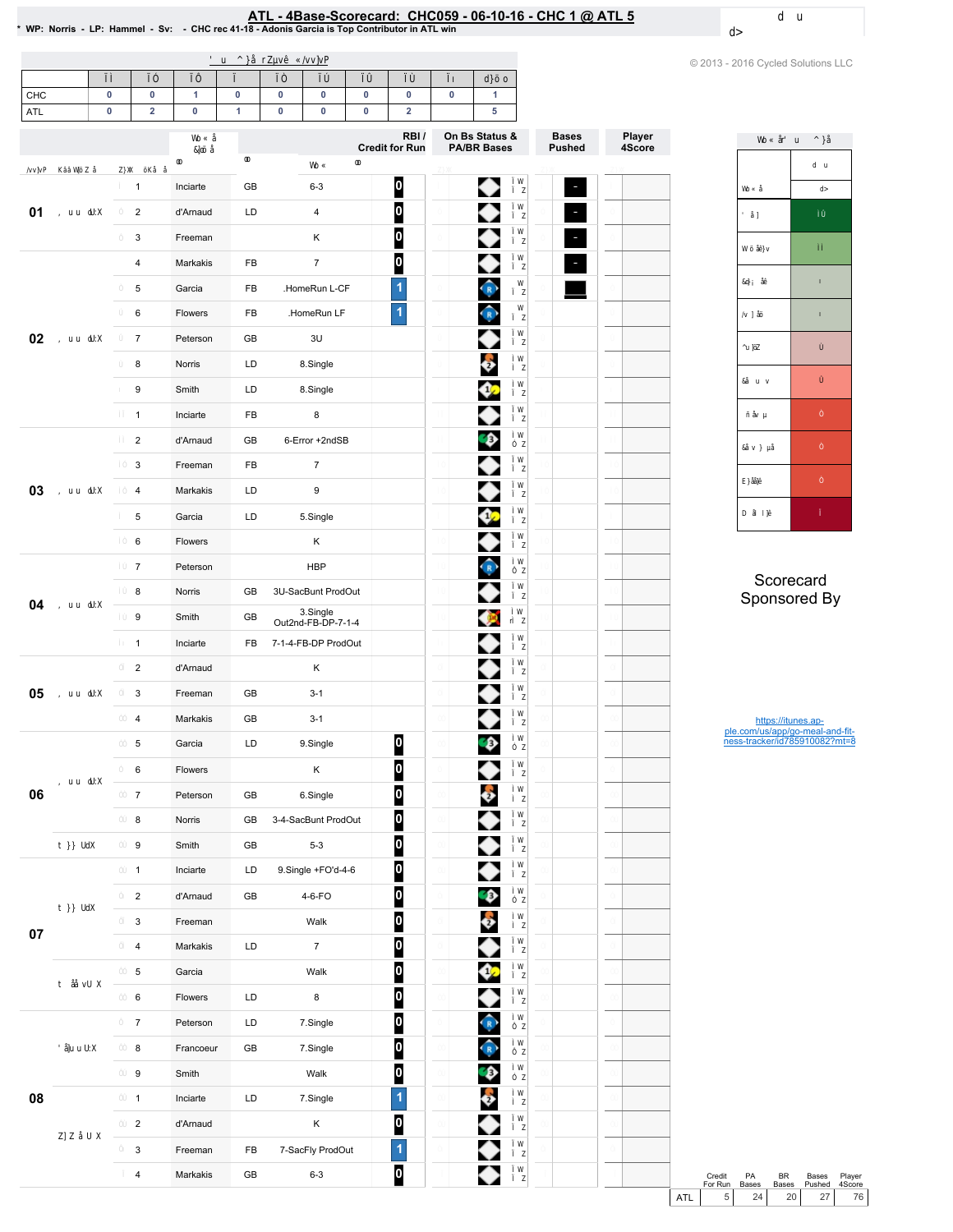EHC - 4Base-Scorecard: CHC059 - 06-10-16 - CHC 1 @ ATL 5 ^ 8 . ^ CHC1 + CHC1 + CHC1 + CHC 1 + CHC + CHC + CHC<br>\* WP: Norris - LP: Hammel - Sv: - CHC rec 41-18 - Adonis Garcia is Top Contributor in ATL win

© 2013 - 2016 Cycled Solutions LLC

4 Base Score

| CHC - 4BaseScore - Player 4Score by Batting Order<br>CHC059 - 06-10-16 - CHC 1 @ ATL 5<br>WP: Norris - LP: Hammel - Sv: - CHC rec 41-18 - Adonis Garcia is Top Contributor in ATL win |      |          |                         |                  |           |                         |                |              |                |                         |             |  |  |  |
|---------------------------------------------------------------------------------------------------------------------------------------------------------------------------------------|------|----------|-------------------------|------------------|-----------|-------------------------|----------------|--------------|----------------|-------------------------|-------------|--|--|--|
|                                                                                                                                                                                       |      |          |                         | <b>Bat Order</b> |           |                         |                |              |                |                         |             |  |  |  |
| Player                                                                                                                                                                                | Team | Position | $\mathbf{1}$            | $\overline{2}$   | 3         | $\overline{4}$          | 5              | 6            | $\overline{7}$ | 8                       | 9           |  |  |  |
| Almora                                                                                                                                                                                | CHC  | LF       |                         |                  |           |                         |                |              |                | $\overline{\mathbf{4}}$ |             |  |  |  |
| Fowler                                                                                                                                                                                | CHC  | CF       | $\overline{\mathbf{4}}$ |                  |           |                         |                |              |                |                         |             |  |  |  |
| Zobrist                                                                                                                                                                               | CHC  | 2B       |                         |                  |           | $\overline{\mathbf{3}}$ |                |              |                |                         |             |  |  |  |
| <b>Montero</b>                                                                                                                                                                        | CHC  | CF       |                         |                  |           |                         | $\overline{2}$ |              |                |                         |             |  |  |  |
| Baez                                                                                                                                                                                  | CHC  | 1B       |                         |                  |           |                         |                | $\mathbf{1}$ |                |                         |             |  |  |  |
| <b>Bryant</b>                                                                                                                                                                         | CHC  | 3B       |                         |                  | $\pmb{0}$ |                         |                |              |                |                         |             |  |  |  |
| Coghlan                                                                                                                                                                               | CHC  | PH       |                         |                  |           |                         |                |              |                |                         | $\mathbf 0$ |  |  |  |
| Hammel                                                                                                                                                                                | CHC  | P        |                         |                  |           |                         |                |              |                |                         | $\mathbf 0$ |  |  |  |
| Heyward                                                                                                                                                                               | CHC  | RF       |                         | $\bullet$        |           |                         |                |              |                |                         |             |  |  |  |
| <b>Russell</b>                                                                                                                                                                        | CHC  | SS       |                         |                  |           |                         |                |              | $\mathbf{0}$   |                         |             |  |  |  |

|               | CHC - 4Score Box - Player Totals<br>None |                |                                                                                             |                |                     |                     |                |                |                          |  |  |  |
|---------------|------------------------------------------|----------------|---------------------------------------------------------------------------------------------|----------------|---------------------|---------------------|----------------|----------------|--------------------------|--|--|--|
|               |                                          |                | WP: Norris - LP: Hammel - Sv: - CHC rec 41-18 - Adonis Garcia is Top Contributor in ATL win |                |                     |                     |                |                |                          |  |  |  |
|               |                                          | Batting        |                                                                                             |                |                     |                     |                |                |                          |  |  |  |
| Player        | Team Position                            | Order<br>Nbr   | Credit For Run                                                                              | PA Bases       | <b>BR</b> Bases     | <b>Bases Pushed</b> | Player 4Score  | Appearances    | <b>Productivity Rate</b> |  |  |  |
| Almora        | CHC LF                                   | 8              | 0                                                                                           | $\overline{2}$ | 2                   | $\pmb{0}$           | 4              | 3              | 1.333                    |  |  |  |
| Fowler        | CHC CF                                   | $\mathbf{1}$   | $\mathbf{1}$                                                                                | $\overline{c}$ | 0                   | 1                   | 4              | 4              | 1.000                    |  |  |  |
| Zobrist       | CHC 2B                                   | $\overline{4}$ | $\mathsf 0$                                                                                 | $\mathbf{1}$   | 2                   | $\pmb{0}$           | 3              | 3              | 1.000                    |  |  |  |
| Montero       | CHC CF                                   | 5              | $\mathbf 0$                                                                                 | $\mathbf{1}$   | 0                   | 1                   | $\overline{2}$ | 3              | 0.667                    |  |  |  |
| Baez          | CHC 1B                                   | 6              | $\mathbf 0$                                                                                 | 0              | $\mathsf{O}\xspace$ | 1                   | 1              | 3              | 0.333                    |  |  |  |
| Bryant        | CHC 3B                                   | 3              | $\mathbf{0}$                                                                                | 0              | 0                   | $\pmb{0}$           | $\mathbf 0$    | 4              | 0.000                    |  |  |  |
| Coghlan       | CHC PH                                   | 9              | $\mathbf 0$                                                                                 | 0              | $\mathbf 0$         | $\pmb{0}$           | $\pmb{0}$      | $\mathbf{1}$   | 0.000                    |  |  |  |
| Hammel        | CHC P                                    | 9              | $\mathbf{0}$                                                                                | 0              | 0                   | 0                   | $\pmb{0}$      | $\overline{2}$ | 0.000                    |  |  |  |
| Heyward       | CHC RF                                   | $\overline{c}$ | $\mathbf 0$                                                                                 | 0              | $\mathbf 0$         | $\pmb{0}$           | $\mathbf 0$    | $\overline{4}$ | 0.000                    |  |  |  |
| Russell       | CHC SS                                   | $\overline{7}$ | $\mathbf 0$                                                                                 | 0              | 0                   | 0                   | $\mathbf 0$    | 3              | 0.000                    |  |  |  |
| <b>Totals</b> |                                          |                | $\mathbf{1}$                                                                                | 6              | 4                   | 3                   | 14             | 30             | 0.467                    |  |  |  |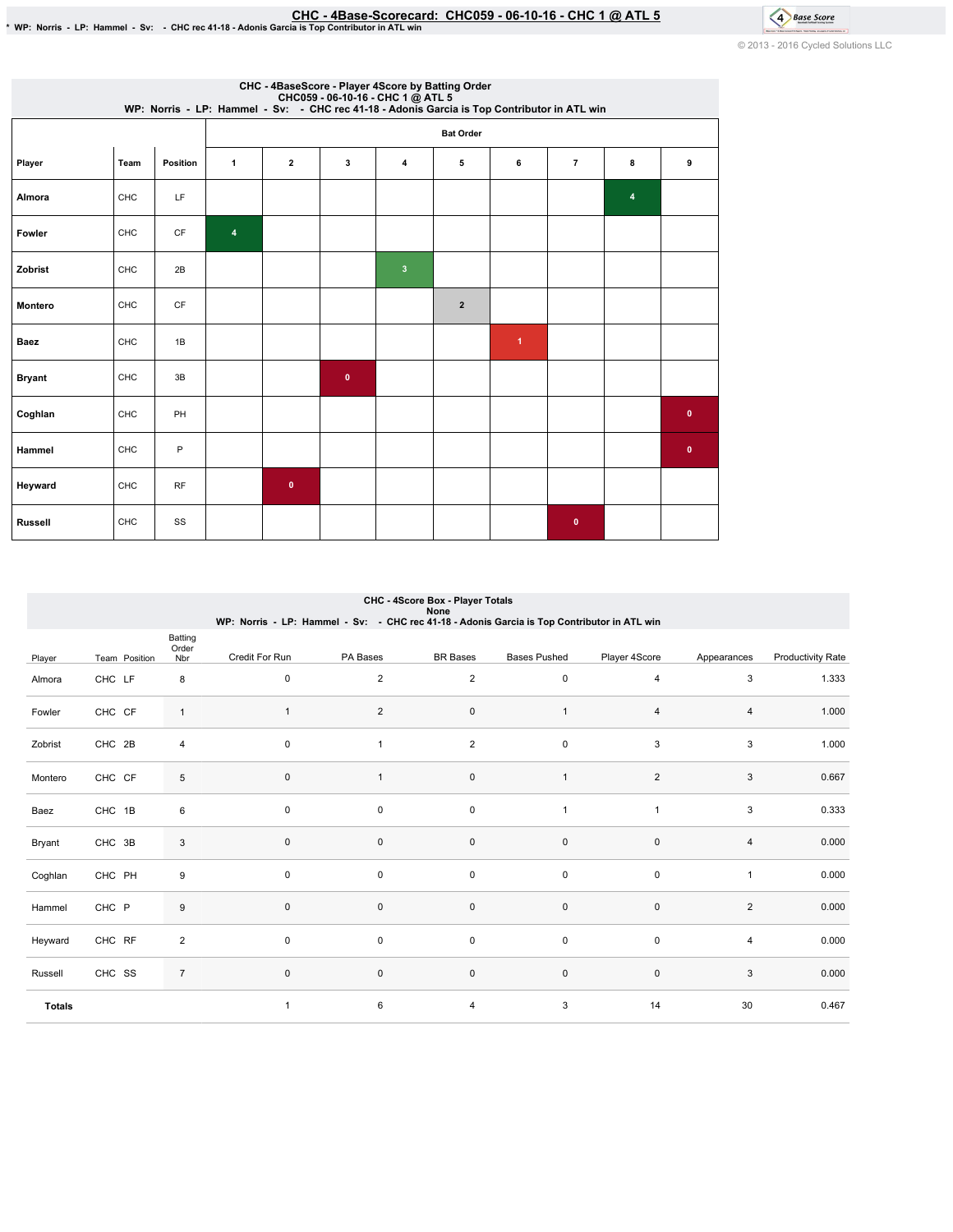# \* WP: Norris - LP: Hammel - Sv: - CHC rec 41-18 - Adonis Garcia is Top Contributor in ATL win<br>\* WP: Norris - LP: Hammel - Sv: - CHC rec 41-18 - Adonis Garcia is Top Contributor in ATL win

4 Base Score © 2013 - 2016 Cycled Solutions LLC

|                 | ATL - 4BaseScore - Player 4Score by Batting Order<br>CHC059 - 06-10-16 - CHC 1 @ ATL 5<br>WP: Norris - LP: Hammel - Sv: - CHC rec 41-18 - Adonis Garcia is Top Contributor in ATL win |              |              |                  |                |              |    |                  |                |                |   |  |  |  |
|-----------------|---------------------------------------------------------------------------------------------------------------------------------------------------------------------------------------|--------------|--------------|------------------|----------------|--------------|----|------------------|----------------|----------------|---|--|--|--|
|                 |                                                                                                                                                                                       |              |              | <b>Bat Order</b> |                |              |    |                  |                |                |   |  |  |  |
| Player          | Team                                                                                                                                                                                  | Position     | $\mathbf{1}$ | $\mathbf{2}$     | 3              | 4            | 5  | 6                | $\overline{7}$ | 8              | 9 |  |  |  |
| Garcia          | ATL                                                                                                                                                                                   | 3B           |              |                  |                |              | 17 |                  |                |                |   |  |  |  |
| Peterson        | ATL                                                                                                                                                                                   | 2B           |              |                  |                |              |    |                  | 11             |                |   |  |  |  |
| <b>Flowers</b>  | ATL                                                                                                                                                                                   | $\mathtt{C}$ |              |                  |                |              |    | $\boldsymbol{9}$ |                |                |   |  |  |  |
| Inciarte        | ATL                                                                                                                                                                                   | <b>CF</b>    | 9            |                  |                |              |    |                  |                |                |   |  |  |  |
| Smith           | ATL                                                                                                                                                                                   | LF           |              |                  |                |              |    |                  |                |                | 8 |  |  |  |
| Freeman         | ATL                                                                                                                                                                                   | 1B           |              |                  | $\overline{7}$ |              |    |                  |                |                |   |  |  |  |
| d'Arnaud        | ATL                                                                                                                                                                                   | SS           |              | $\overline{5}$   |                |              |    |                  |                |                |   |  |  |  |
| Francoeur       | ATL                                                                                                                                                                                   | PH           |              |                  |                |              |    |                  |                | $\sqrt{5}$     |   |  |  |  |
| <b>Norris</b>   | ATL                                                                                                                                                                                   | P            |              |                  |                |              |    |                  |                | 5 <sub>5</sub> |   |  |  |  |
| <b>Markakis</b> | ATL                                                                                                                                                                                   | <b>RF</b>    |              |                  |                | $\mathbf{0}$ |    |                  |                |                |   |  |  |  |

|                | ATL - 4Score Box - Player Totals<br>None |               |                  |                                                                                             |                |                 |                         |                  |                |                          |  |  |
|----------------|------------------------------------------|---------------|------------------|---------------------------------------------------------------------------------------------|----------------|-----------------|-------------------------|------------------|----------------|--------------------------|--|--|
|                |                                          |               |                  | WP: Norris - LP: Hammel - Sv: - CHC rec 41-18 - Adonis Garcia is Top Contributor in ATL win |                |                 |                         |                  |                |                          |  |  |
|                |                                          |               | Batting<br>Order |                                                                                             |                |                 |                         |                  |                |                          |  |  |
| Player         |                                          | Team Position | Nbr              | Credit For Run                                                                              | PA Bases       | <b>BR</b> Bases | <b>Bases Pushed</b>     | Player 4Score    | Appearances    | <b>Productivity Rate</b> |  |  |
| Garcia         | ATL 3B                                   |               | 5                | $\mathbf{1}$                                                                                | $\overline{7}$ | $\overline{2}$  | 7                       | 17               | 4              | 4.250                    |  |  |
| Peterson       | ATL 2B                                   |               | $\overline{7}$   | 0                                                                                           | 3              | $\overline{7}$  | $\mathbf{1}$            | 11               | 4              | 2.750                    |  |  |
| <b>Flowers</b> | ATL C                                    |               | 6                | $\mathbf{1}$                                                                                | 4              | 0               | 4                       | 9                | $\overline{4}$ | 2.250                    |  |  |
| Inciarte       | ATL CF                                   |               | $\mathbf{1}$     | 2                                                                                           | $\overline{2}$ | $\mathbf{1}$    | 4                       | $\boldsymbol{9}$ | 5              | 1.800                    |  |  |
| Smith          | ATL LF                                   |               | 9                | 0                                                                                           | 3              | $\mathbf{1}$    | $\overline{\mathbf{4}}$ | 8                | 4              | 2.000                    |  |  |
| Freeman        | ATL 1B                                   |               | 3                | $\overline{1}$                                                                              | $\mathbf{1}$   | 1               | $\overline{\mathbf{4}}$ | $\overline{7}$   | 5              | 1.400                    |  |  |
| d'Arnaud       | ATL SS                                   |               | $\overline{2}$   | $\mathbf 0$                                                                                 | $\overline{2}$ | 4               | $-1$                    | 5                | 5              | 1.000                    |  |  |
| Francoeur      | ATL PH                                   |               | 8                | $\mathbf 0$                                                                                 | $\mathbf{1}$   | $\mathbf{3}$    | $\mathbf{1}$            | 5                | $\mathbf{1}$   | 5.000                    |  |  |
| Norris         | ATL P                                    |               | 8                | $\mathbf 0$                                                                                 | $\overline{1}$ | $\mathbf{1}$    | 3                       | 5                | 3              | 1.667                    |  |  |
| Markakis       | ATL RF                                   |               | 4                | $\mathsf{O}\xspace$                                                                         | 0              | 0               | $\pmb{0}$               | $\mathbf 0$      | 5              | 0.000                    |  |  |
| <b>Totals</b>  |                                          |               |                  | 5                                                                                           | 24             | 20              | 27                      | 76               | 40             | 1.900                    |  |  |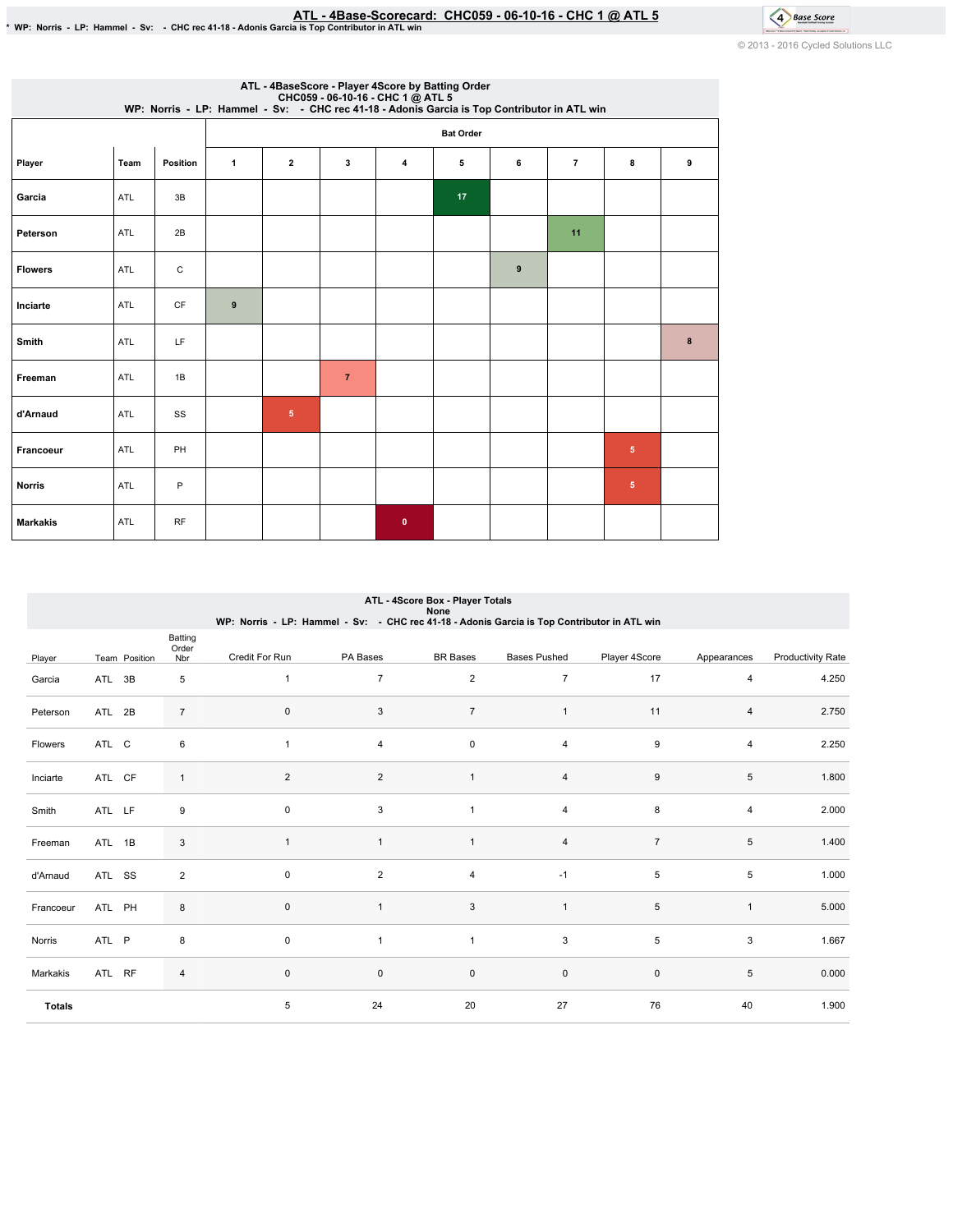### \*WP:Norris-LP:Hammel-Sv: -CHCrec41-18-AdonisGarciaisTopContributorinATLwin Bat Order | Player | Inning | PlayText | LOBStatus Credit For Run PA Bases BR Bases Bases Pushed Player 4Score 1 Fowler 01 K 03 4-3 ProdOut 06 8.Double Left on 2nd 09 4-3 **Player Totals** 2 Heyward 01 K 03 5-3 06 K 09 K **Player Totals** 3 Bryant 01 7 04 K 06 6-3 09 K **Player Totals** 4 Zobrist 02 | 7.Single | Left on 3rd 04 K 07 4-3 **Player Totals** 5 Montero 02 7.Single +DP'd-6-4-3 04 5-3 07 4-3 **Player Totals** 6 Baez 02 6-4-3-DP ProdOut 05 5 07 8 **Player Totals** 7 Russell 02 K 05 5-3 08 6-3 **Player Totals** 8 Almora 03 7.Double +3rdWP 05 4-3 08 | K **Player Totals** 9 Hammel 03 4 06 4-3 **Player Totals** Coghlan 08 4 **Player Totals Grand Total** 0 0 0 0 0 0 1 0 0 1 2 0 0 2 0 2 0 0 0 0 0 0 1 2 0 1 4 0 0 0 0 0 0 0 0 0 0 0 0 0 0 0 0 0 0 0 0 0 0 0 0 0 0 0 0 0 0 0 0 0 0 0 0 0 0 0 0 0 0 0 0 0 0 0 0 0 0 0 0 0  $\overline{0}$   $\overline{0}$   $\overline{0}$   $\overline{0}$   $\overline{0}$   $\overline{0}$   $\overline{0}$ 0 1 2 0 3 0 0 0 0 0 0 0 0 0 0 0 0  $\begin{array}{ccc} \boxed{0} & 1 & 2 & 0 & 3 \end{array}$ 0 1 0 1 2 0 0 0 0 0 0 0 0 0 0 0 0  $\boxed{0}$  1  $\boxed{0}$  1 2  $0 \qquad \qquad 0 \qquad \qquad 0 \qquad \qquad 1 \qquad \qquad 1$ 0 0 0 0 0 0 0 0 0 0 0 0  $\boxed{0}$   $\boxed{0}$   $\boxed{1}$   $\boxed{1}$ 0 0 0 0 0 0 0 0 0 0 0 0 0 0 0 0 0 0  $\begin{array}{c|c|c|c|c|c} \hline \Omega & \Omega & \Omega & \Omega \end{array} \hspace{1.5cm} \begin{array}{c|c|c} \hline \Omega & \Omega & \Omega \end{array} \hspace{1.5cm} \begin{array}{c|c|c} \hline \Omega & \Omega & \Omega \end{array} \end{array}$  $0 \qquad \qquad 2 \qquad \qquad 2 \qquad \qquad 0 \qquad \qquad 4$ 0 0 0 0 0 0 0 0 0 0 0 0 0 2 2 0 4 0 0 0 0 0 0 0 0 0 0 0 0  $\boxed{0}$   $\boxed{0}$   $\boxed{0}$   $\boxed{0}$   $\boxed{0}$ 0 0 0 0 0 0  $\overline{0}$   $\overline{0}$   $\overline{0}$   $\overline{0}$   $\overline{0}$   $\overline{0}$   $\overline{0}$ 1 6 4 3 14 Detail by Bat Order/Player **Detail by Bat Order/Player COLLC** @2013 - 2016 Cycled Solutions LLC

# <u>CHC - 4Base-Scorecard: CHC059 - 06-10-16 - CHC 1 @ ATL 5</u>

4 Base Score